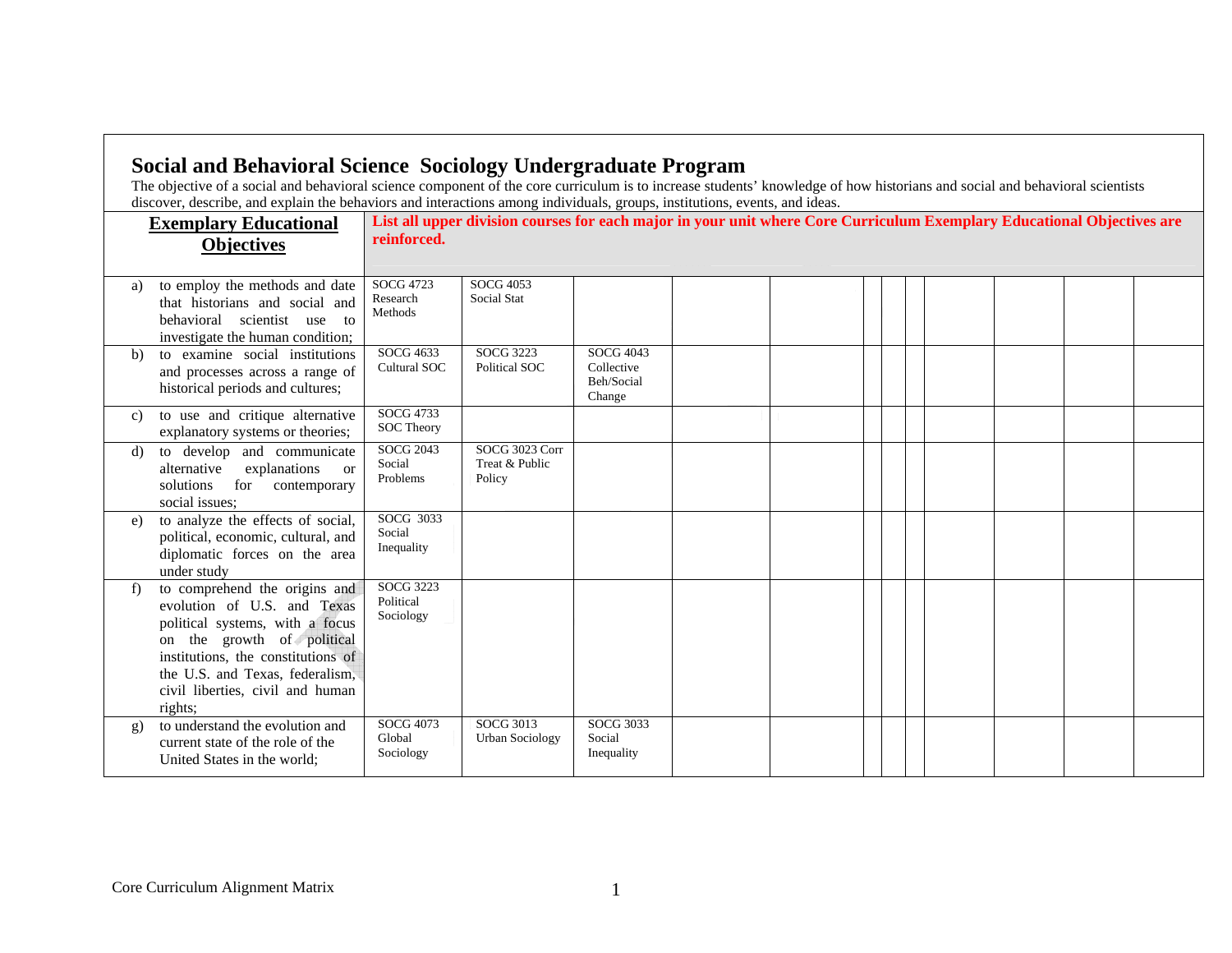| h)           | to differentiate and analyze<br>historical evidence<br>(documentary and statistical)<br>and differing historical points of<br>view;                                                                                                                                                                        | SOCG 4723<br>Research<br>Methods          | SOCG 4053<br>Social Stat             | SOCG 4063<br>Demography        |                                               |                                           |  |  |  |
|--------------|------------------------------------------------------------------------------------------------------------------------------------------------------------------------------------------------------------------------------------------------------------------------------------------------------------|-------------------------------------------|--------------------------------------|--------------------------------|-----------------------------------------------|-------------------------------------------|--|--|--|
| $\mathbf{i}$ | to recognize and apply<br>reasonable criteria for the<br>acceptability of historical<br>evidence;                                                                                                                                                                                                          | SOCG 4723<br>Research<br>Methods          | SOCG 4063<br>Demography              |                                |                                               |                                           |  |  |  |
| $\mathbf{i}$ | to understand and identify<br>commonalties in a diverse culture.                                                                                                                                                                                                                                           | SOCG 4633<br>Cultural<br>Demography       |                                      |                                |                                               |                                           |  |  |  |
| $\bf k$      | to analyze, critically assess, and<br>develop creative solutions to<br>public policy problems;                                                                                                                                                                                                             | SOCG 4143<br><b>Environ Soc</b>           | <b>SOCG 3023</b><br>Correc Treat     | SOCG 3043<br>Juv Del           | <b>SOCG 3063</b><br>Soc Drug Use<br>and Abuse | <b>SOCG 3083</b><br>Probation &<br>Parole |  |  |  |
| $\mathbf{I}$ | to recognize and assume one's<br>responsibility as a citizen in a<br>democratic society by learning<br>to think for oneself by engaging<br>in public discourse and by<br>obtaining information through<br>the news media and other<br>appropriate information sources<br>about politics and public policy; | SOCG 4043<br>Coll<br>Beh/Social<br>Change | SOCG 4763<br>Sociology<br>Internship | SOCG 4783<br>Senior<br>Seminar |                                               |                                           |  |  |  |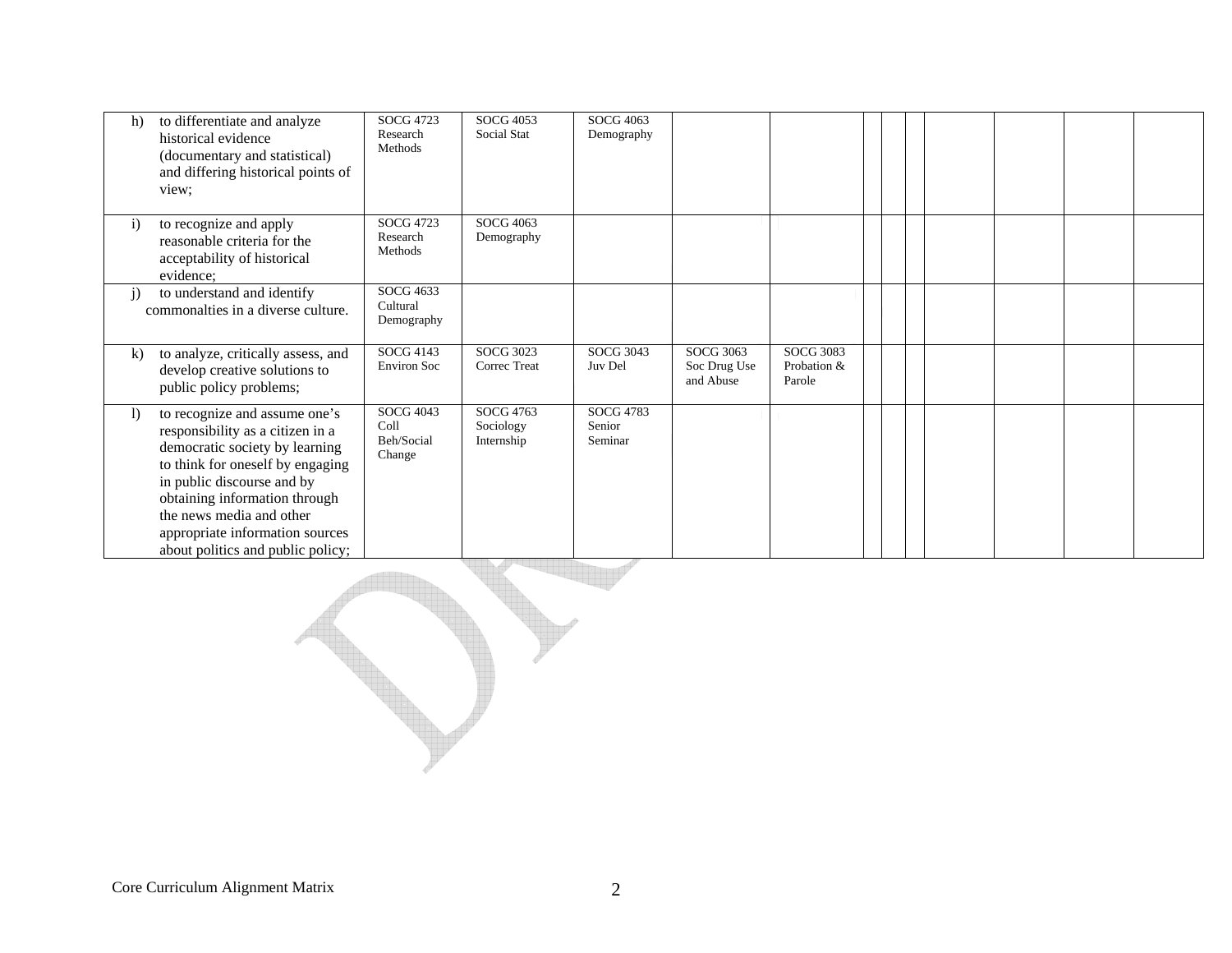## **Social and Behavioral Science Graduate Program**

The objective of a social and behavioral science component of the core curriculum is to increase students' knowledge of how historians and social and behavioral scientists discover, describe, and explain the behaviors and interactions among individuals, groups, institutions, events, and ideas.

|          | <b>Exemplary Educational</b><br><b>Objectives</b>                                                                                                                                                                                                     | List all upper division courses for each major in your unit where Core Curriculum Exemplary Educational Objectives are<br>reinforced. |                                         |  |  |  |  |  |  |  |  |  |  |  |
|----------|-------------------------------------------------------------------------------------------------------------------------------------------------------------------------------------------------------------------------------------------------------|---------------------------------------------------------------------------------------------------------------------------------------|-----------------------------------------|--|--|--|--|--|--|--|--|--|--|--|
| m)       | to employ the methods and date<br>that historians and social and<br>behavioral scientist use to<br>investigate the human condition;                                                                                                                   | SOCG 5123<br>Social Stat                                                                                                              | <b>SOCG 5223</b><br>Research<br>methods |  |  |  |  |  |  |  |  |  |  |  |
| n)       | to examine social institutions<br>and processes across a range of<br>historical periods and cultures;                                                                                                                                                 | SOCG 5463<br><b>Special Topics</b><br>Political<br>Sociology                                                                          | SOCG 5353<br>Sem Race<br>Relations      |  |  |  |  |  |  |  |  |  |  |  |
| $\Omega$ | to use and critique alternative<br>explanatory systems or theories;                                                                                                                                                                                   | SOCG 5213<br>Classic Soc<br>Theory                                                                                                    | SOCG 5413<br>Contemp<br>Soc Theory      |  |  |  |  |  |  |  |  |  |  |  |
| p)       | to develop and communicate<br>alternative<br>explanations<br><sub>or</sub><br>solutions for contemporary<br>social issues;                                                                                                                            | SOCG 5433<br>Criminal<br>Justice Theory                                                                                               | SOCG 5333<br>Criminolog<br>y            |  |  |  |  |  |  |  |  |  |  |  |
| q)       | to analyze the effects of social,<br>political, economic, cultural, and<br>diplomatic forces on the area<br>under study                                                                                                                               | SOCG 5423<br>Social Strat                                                                                                             |                                         |  |  |  |  |  |  |  |  |  |  |  |
| r)       | to comprehend the origins and<br>evolution of U.S. and Texas<br>political systems, with a focus<br>on the growth of political<br>institutions, the constitutions of<br>the U.S. and Texas, federalism,<br>civil liberties, civil and human<br>rights: | SOCG 5463<br><b>Special Topics</b><br>Political<br>Sociology                                                                          |                                         |  |  |  |  |  |  |  |  |  |  |  |
| S)       | to understand the evolution and<br>current state of the role of the<br>United States in the world;                                                                                                                                                    | SOCG 5463<br><b>Special Topics</b><br>Global<br>Sociology                                                                             | SOCG 5243<br>Urban<br>Sociology         |  |  |  |  |  |  |  |  |  |  |  |